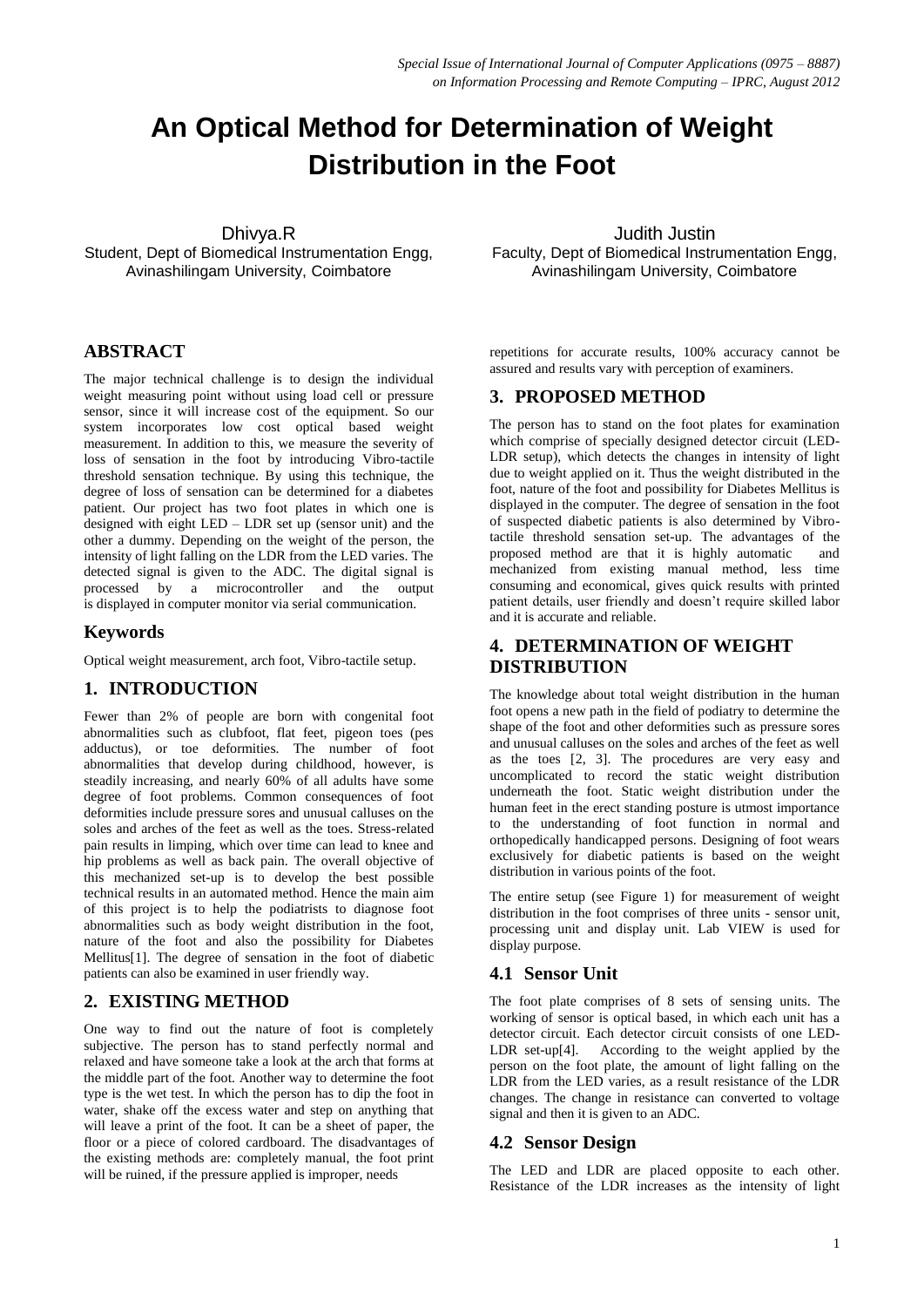falling on it decreases and vice versa. The LDR circuit has a constant resistor connected in series with a variable resistor which is nothing but LDR. The output is taken across the LDR and is given to the pin-4 of ADC0809. We use 8 sets of LED-LDR combinations. So the resistance of 8 LDRs changes according to the weight applied by the patient over the platform. This change in resistances is converted to a proportional analog voltage. The 8 analog voltage inputs are given to the 8 channel analog to digital converter (ADC0809).In order to make the setup cost effective one of the output channels from the ADC0809 is connected to the change over switch. Depending upon the closing and opening of the switch either the weight measurement setup or Vibrotactile threshold sensitivity measurement setup will get enabled. When the weight measurement module is enabled by the switch the weight distributed in the 8 regions [7] of the left foot will be displayed on the computer monitor. If the Vibrotactile setup is enabled the voltage value at which the patient can able to sense will be displayed in the LCD.

#### **4.3 Processing and Display Unit**

The 8 digital signals from the ADC is fed to the microcontroller (ATMEL 89S51) for processing and it is sent to the computer via serial communication. The 8 individual weight values, weight distribution in each foot and nature of foot (flat, normal, and high- arched foot) are displayed in the computer using Lab VIEW along with patient's details. If the patient is suffering from Diabetes Mellitus the pressure distribution in the foot will be abnormal especially in the metatarsal regions. In such patients Vibro-tactile threshold sensitivity measurements are conducted.

#### **4.4 Vibro-Tactile Set-Up**

This set up gives details about the degree of sensation in the foot of the patients. This is useful for the confirmation of diabetes mellitus if the patient is showing increased weight distribution in the fore foot. An astable multivibrator with a 555 Timer is used for getting continuous signals of varying frequency reference voltage of 9V is supplied to the timer and by varying RC value (time constant) the frequency of the output signals are adjusted. The output of the 555 Timer is a square wave (pin-3) and is given to the 6V relay via NPN transistor 6V AC supply is also given to the relay. A magnetic field is produced inside the relay. As a result the needle attached to it starts to vibrate. Here the electrical energy is converted into mechanical energy (vibrations). The circuit is designed in such a way to get 2 vibrations in one second [5, 6]. The circuit diagram of Vibro- tactile set-up is shown in Figure 2.



**Fig 2: Circuit diagram of Vibrotactile** 

#### **5. STEPS FOR MEASUREMENT**

The patient details are entered into the computer.

The total body weight of the person is taken using a flat type weighing machine and entered in to the computer.

The patient is instructed to stand straight on the foot plates.

The results are monitored.

The LED corresponding to the chance for diabetes mellitus in the display is cross checked.

If the LED is ON, the patient is asked to undergo sensation measurement.

By varying the potentiometer, the ability to sense the vibration of the needle in the foot of the patient is checked.

If the LED is OFF, the patient can get down from the foot plates.

The printed results can be obtained.

#### **6. HIGHLIGHTS**

The nature of foot (flat foot or arch foot) can be determined.

Unbalanced weight of the body and abnormal weight distribution in 8 points of the foot can be obtained individually.

It can provide clear ideas to the foot wear designers.

Contribution to patient oriented treatment plan that includes orthotics and other orthopedic appliances. Degree of loss of sensitivity in the foot of diabetes patients can be observed.

#### **7. RESULTS**

The result of the examination of the foot is displayed in the computer using Lab VIEW. The foot plate comprises of 8 LED-LDR set-ups. According to the weight applied on the foot pate the amount of light intensity received by the LDR varies and the results are displayed in the computer monitor. The weight distribution in the 8 points of the foot is displayed as digits. The weight applied by the left foot is displayed as the sum of the above mentioned 8 weight values. The weight applied by the right foot is also displayed by subtracting the left foot value from the total weight of the person. The color coding is done to indicate any abnormalities in the weight distribution. If the weight distribution in the foot is normal green color is displayed in the fore foot, mid foot and the hind foot region. Red color is indicated if there is any abnormal increase in weight distribution is shown in any region of the foot. Yellow color is indicated if there is a corresponding decrease in weight values. The indicator corresponding to the flat foot goes high, whenever the mid foot region is red in color. The high-arched foot indicator goes high, whenever the fore foot and the hind foot regions are displayed in red color. If the above mentioned conditions are not satisfied then the indicator corresponding to the normal foot goes high. Even if the foot is indicated as normal there is a chance for displaying only the fore foot as red in color. In such conditions the indicator corresponding to the chance for diabetes goes high. For such patients sensitivity testing is done for the confirmation of Diabetes Mellitus [8]. Results of case studies are shown below from Figure 3 to Figure 7.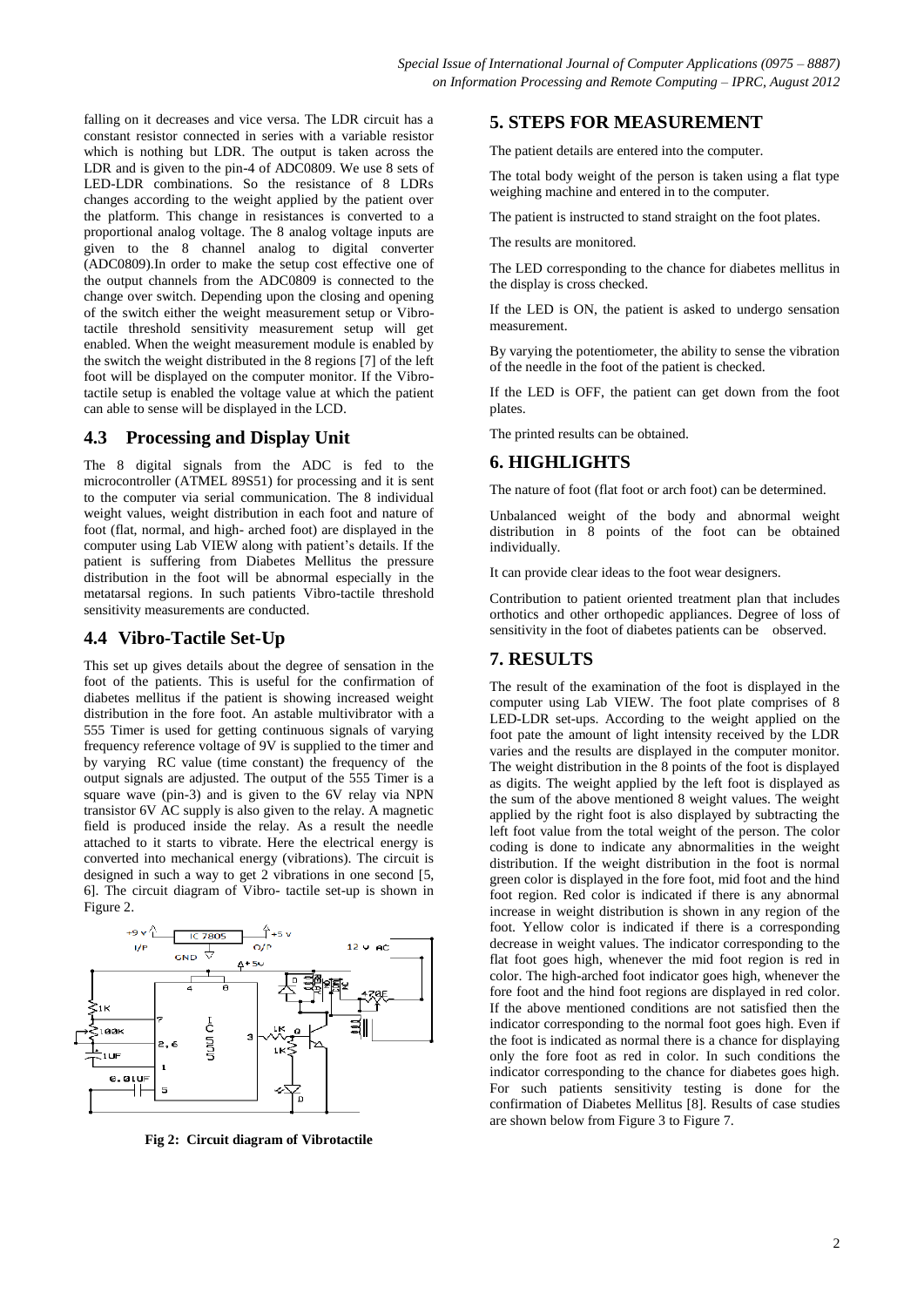

**Fig 3: Front panel display in Lab VIEW**



**Fig 4: Hardware setup**



**Fig 5: Patient standing on the Foot Plate**



**Fig 6: Sensitivity testing in metatarsal region using Vibro-tactile setup**



#### **Fig 7: Sensitivity testing in tarsal region using Vibrotactile Setup**

# **8. DISCUSSION**

In all the 7 subjects it was found that the weight distribution is more in the right foot. Chance for diabetes was high for 4 diabetic patients Out of 5, and it was found from the medical records that 5 are suffering from severe peripheral neuropathy. Degree of sensation was checked for all the 4 diabetic patients, the 3rd neuropathic patient lack their sensation ability almost completely in their metatarsal region. The 4th diabetic patient, who was not suffering from neuropathy, was able to sense the vibration at the minimum level itself in the metatarsal region. Out of 7 subjects, it was found that two of them have flat foot and the rest have normal foot. The severe peripheral neuropathic patients have a loss of sensation in their metatarsal region and the heel region. In those patients, sores and ulcers were found. Details are shown in **Table 1.**

#### **9. CONCLUSION**

Determination of weight distribution in the foot plays a vital role in the field of podiatry. But in today's world where new technology and equipments are developed overnight, the current system will become obsolete unless these new developments are incorporated into it. The currently available method is completely manual. Our method offers a completely mechanized and a reliable system of determination of weight distribution in the foot. It aims at the determination of results in very short duration in very cost effective manner.

Hopefully, the idea in this work will serve as a useful foundation for the development and the encouragement of future research. Our module is designed to bear a weight of 80 Kg. only. It can be developed to bear more weight (greater than 100 kg). We can increase the number of pressure points to measure the pressure values developed in various parts of the foot. Pressure values in both the foot can be measured. Module can be developed for all foot sizes. Degree of sensation in leprosy patients can also be measured. This project uses electrical power supply which should be connected to the sensors throughout the analysis in order to power the sensors. This can be made wireless by using a battery system. Image processing can be implemented for better visualization of results. Hence the enhancement mentioned above can be implemented in the future, making the system more compact and user friendly.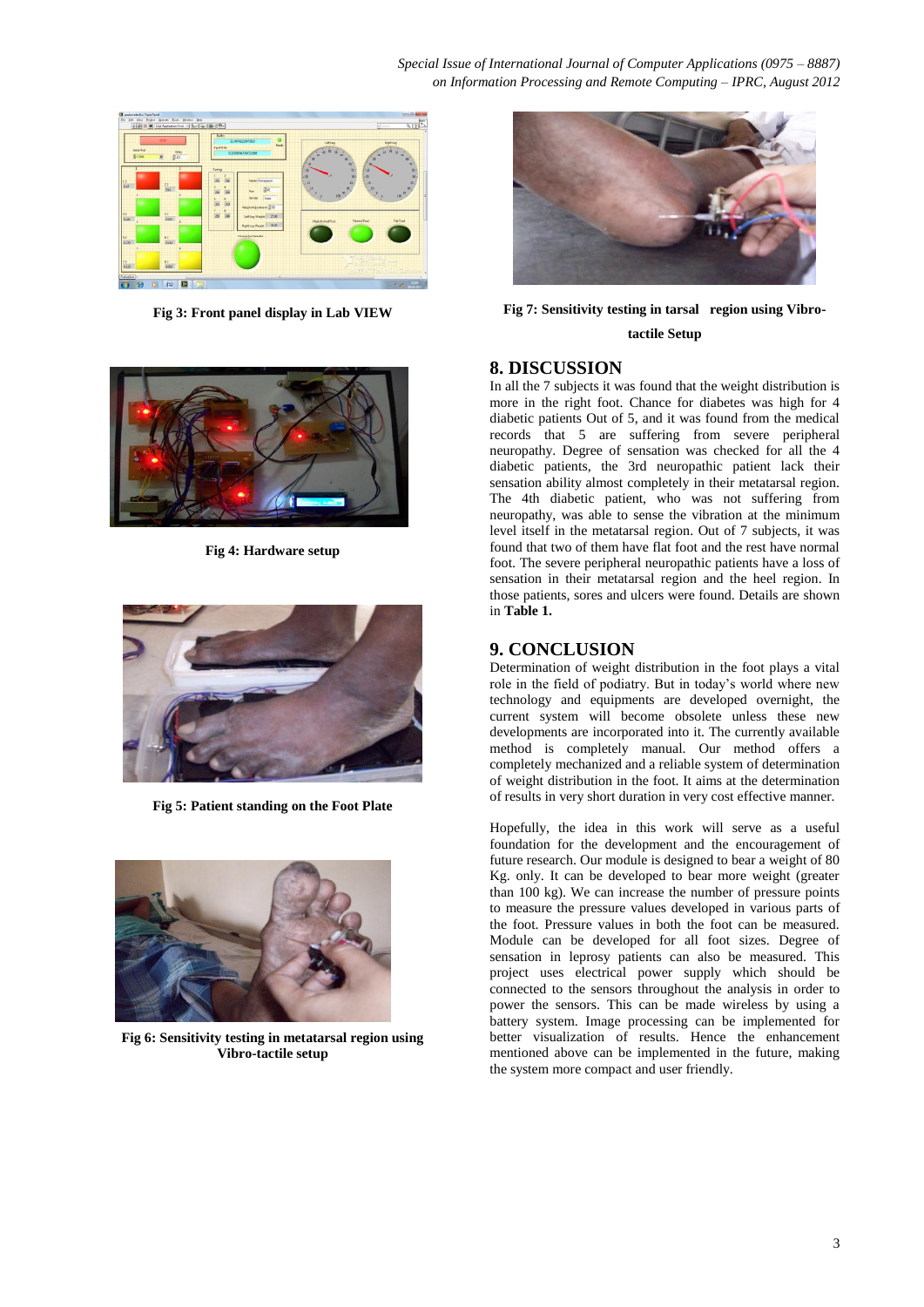*Special Issue of International Journal of Computer Applications (0975 – 8887) on Information Processing and Remote Computing – IPRC, August 2012*

| <b>NAME</b>      | AGE | <b>TOTAL</b><br>WEIGHT<br>(kg) | <b>LEFT</b><br><b>FOOT</b><br>WEIGHT<br>(kg) | LEFT FOOT WEIGHT DISTRIBUTION (kg) |                |      |      |      |      |      |      | <b>RIGHT</b><br><b>FOOT</b> | TYPE<br>OF  | <b>DIABETES</b> |
|------------------|-----|--------------------------------|----------------------------------------------|------------------------------------|----------------|------|------|------|------|------|------|-----------------------------|-------------|-----------------|
|                  |     |                                |                                              |                                    | $\overline{c}$ | 3    | 4    | 5    | 6    | 7    | 8    | <b>WEIGHT</b><br>(kg)       | <b>FOOT</b> |                 |
| SUBJECT1         | 65  | 55                             | 21.4                                         | 4.9                                | 6.3            | 0.18 | 0.16 | 0.18 | 0.21 | 4.93 | 4.52 | 23.6                        | Normal      | Yes             |
| <b>SUBJECT 2</b> | 75  | 73                             | 34.3                                         | 7.3                                | 11.1           | 0.82 | 0.64 | 0.73 | 1.11 | 6.12 | 6.46 | 38.7                        | Flat        | Yes             |
| <b>SUBJECT 3</b> | 63  | 68                             | 32.7                                         | 7.23                               | 9.48           | 0.56 | 0.53 | 0.48 | 0.62 | 7.46 | 6.33 | 35.3                        | Flat        | Yes             |
| <b>SUBJECT 4</b> | 71  | 61                             | 29.7                                         | 5.55                               | 5.73           | 0.23 | 0.21 | 0.24 | 0.20 | 6.10 | 6.36 | 31.3                        | Normal      | N <sub>o</sub>  |
| <b>SUBJECT 5</b> | 65  | 58                             | 27.9                                         | 6.47                               | 9.42           | 0.32 | 0.20 | 0.27 | 0.18 | 6.12 | 4.95 | 30.1                        | Normal      | Yes             |
| <b>SUBJECT 6</b> | 22  | 70                             | 34.6                                         | 5.47                               | 8.36           | 0.29 | 0.32 | 0.37 | 0.38 | 10.6 | 8.63 | 35.4                        | Normal      | N <sub>o</sub>  |
| <b>SUBJECT 7</b> | 21  | 60                             | 28.7                                         | 4.36                               | 6.25           | 0.26 | 0.28 | 0.33 | 0.26 | 5.68 | 7.43 | 31.3                        | Normal      | No              |

**Table 1. Results of case studies**



**Fig 1: Proposed method of weight distribution measurement**